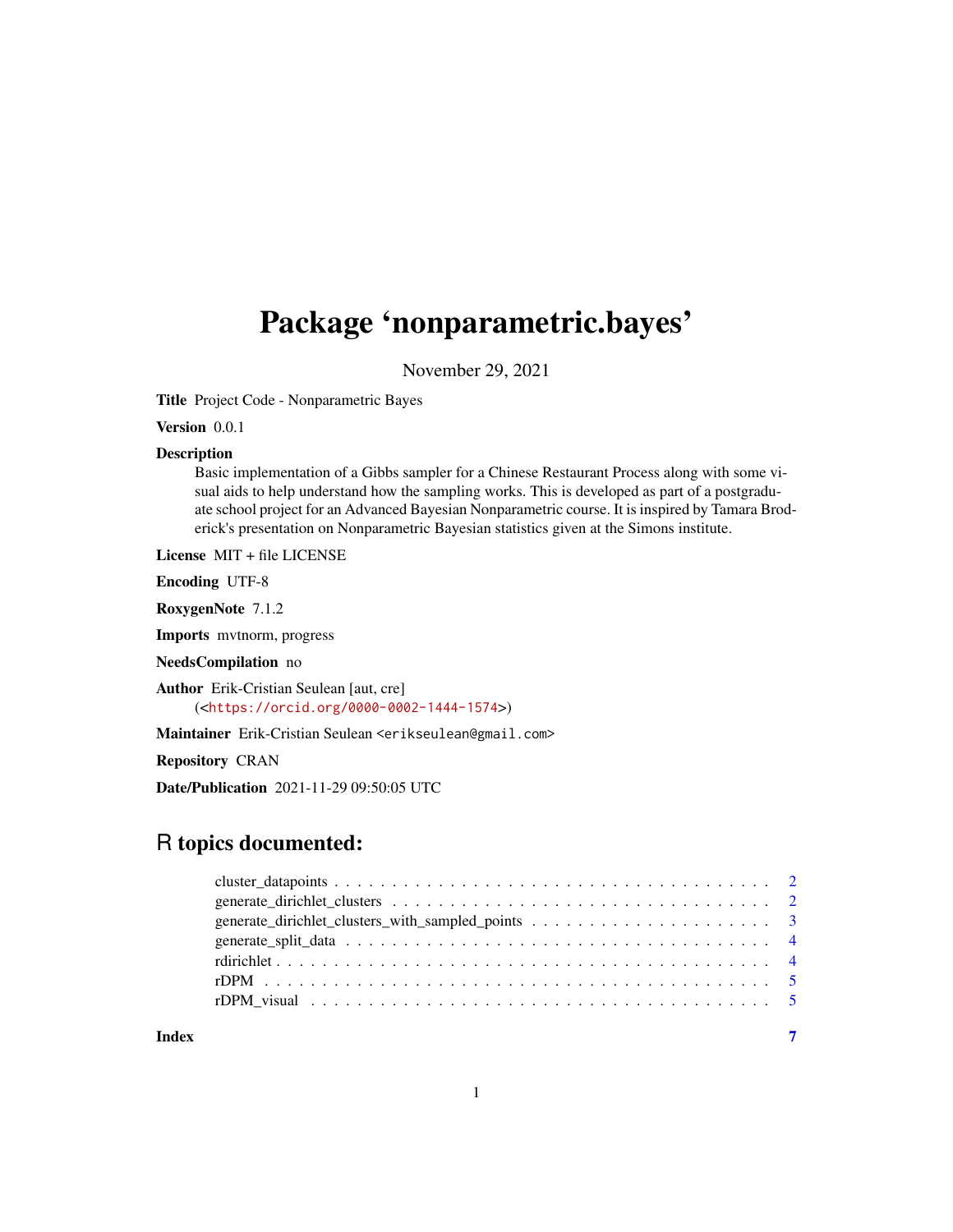<span id="page-1-0"></span>cluster\_datapoints *Gibbs sampling for the Chinese Restaurant Process Implementation details can be found in the associated paper The algorithm stops at every 1000th iteration and prints the current cluster configuration.*

#### Description

Gibbs sampling for the Chinese Restaurant Process Implementation details can be found in the associated paper The algorithm stops at every 1000th iteration and prints the current cluster configuration.

#### Usage

```
cluster_datapoints(
data,
sd = 1,
initialisation = rep(1, nrow(data)),
sigma = matrix(c(1, 0, 0, 1), nrow = 2, byrow = TRUE)\mathcal{L}
```
#### Arguments

| data   | A matrix of nx2 containing the datapoints                                                                                      |
|--------|--------------------------------------------------------------------------------------------------------------------------------|
| sd     | Prior standard deviation                                                                                                       |
|        | initialisation Cluster initialisation for each datapoint. Default initialisation is to set every<br>point in the same cluster. |
| sigma0 | Covariance matrix for the points. Default initialisation is set to matrix( $c(1, 0, 0, 0)$ )<br>$1$ , mrow=2, byrow=TRUE)      |

#### Value

Returns the cluster assignments after the last iteration. Examples cluster datapoints(generate split data(350, 0.5)\$x, sigma0=diag(3^2, 2)) cluster\_datapoints(petal, sigma0=petal\_sigma0) cluster\_datapoints(width, sigma0=width\_sigma0) cluster\_datapoints(mixed, sigma0=mixed\_sigma0)

generate\_dirichlet\_clusters

*Draws from a Dirichlet distribution and shows the clusters that were generated by this draw. Varying alpha, will put more or less mass in the first clusters compared to higher clusters (rhos).*

#### Description

Draws from a Dirichlet distribution and shows the clusters that were generated by this draw. Varying alpha, will put more or less mass in the first clusters compared to higher clusters (rhos).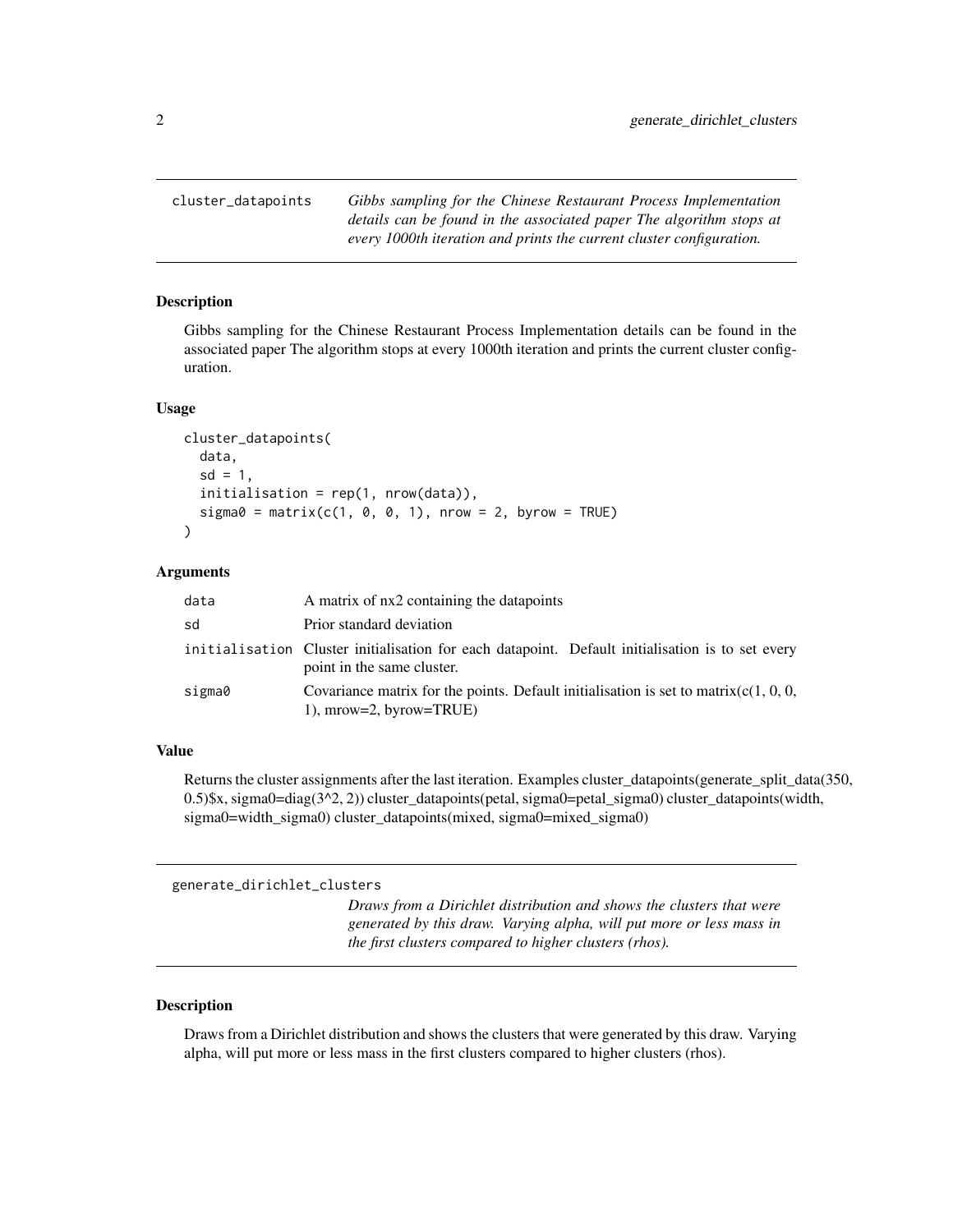#### <span id="page-2-0"></span>Usage

```
generate_dirichlet_clusters(a, K)
```
#### Arguments

| a, | Parameter that will be passed in to a Gamma distribution in order to draw from |
|----|--------------------------------------------------------------------------------|
|    | the Dirichlet distribution.                                                    |
| K  | Number of clusters to draw                                                     |

#### Value

No return value

#### Examples

generate\_dirichlet\_clusters(10, 10) generate\_dirichlet\_clusters(0.5, 30)

generate\_dirichlet\_clusters\_with\_sampled\_points

*Draws from a Dirichlet distribution and shows the clusters that were generated by this draw. Additionally, adds points to these clusters and shows which clusters are occupied*

#### Description

Each point is generated one at a time, need to hit enter to generate a new point. Typing "x" will stop the clustering and the function will return.

#### Usage

```
generate_dirichlet_clusters_with_sampled_points(n, a, K)
```
#### Arguments

| n | Number of points to be drawn in the clusters                                                                  |
|---|---------------------------------------------------------------------------------------------------------------|
| a | Parameter that will be passed in to a Gamma distribution in order to draw from<br>the Dirichlet distribution. |
| К | Number of clusters to draw                                                                                    |

#### Value

No return value

#### Examples

generate\_dirichlet\_clusters\_with\_sampled\_points(15, 0.5, 20)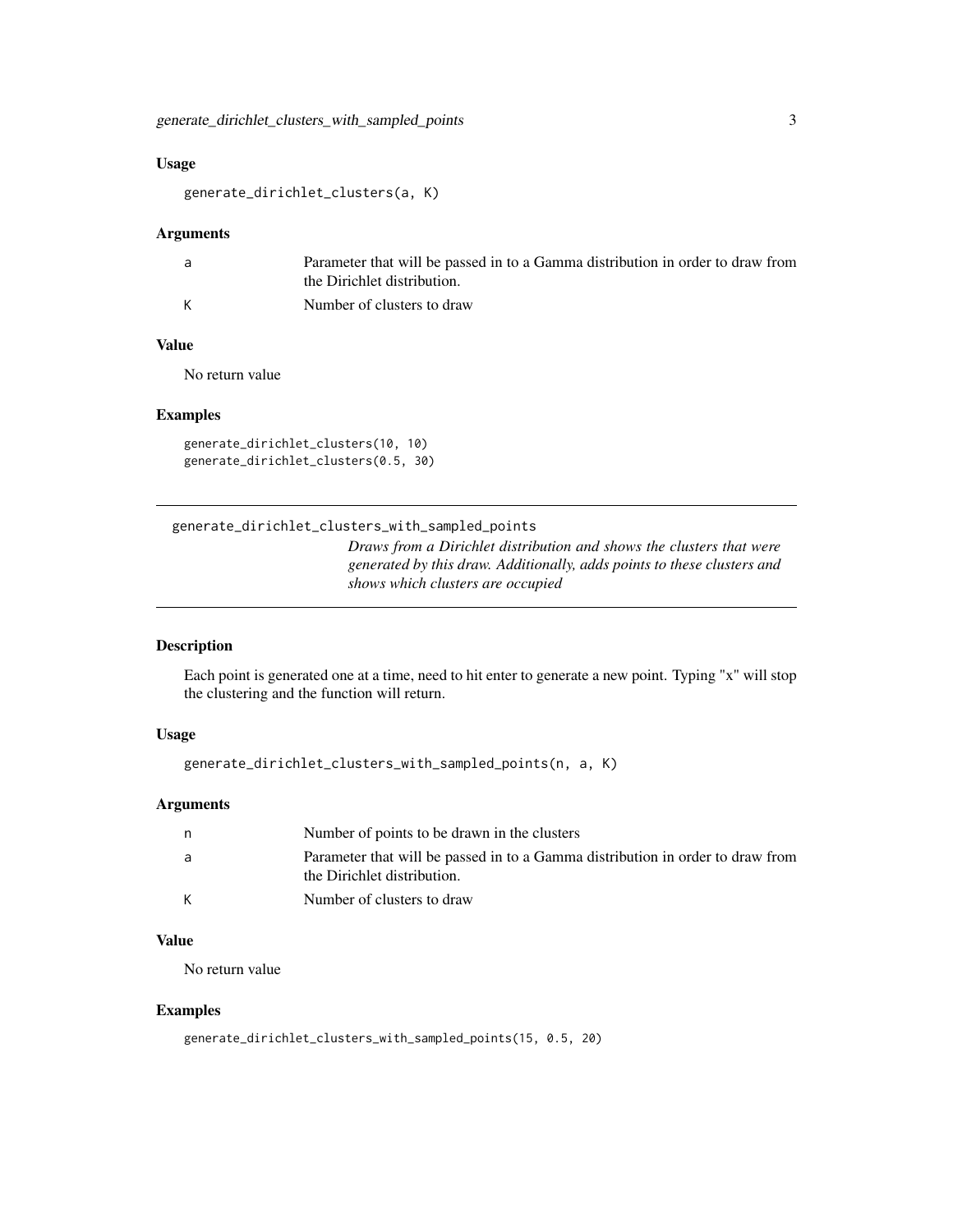<span id="page-3-0"></span>generate\_split\_data *Generates a dataset used to exemplify clustering The cluster centers are set relatively far away to see how well the algorithm performs in simple scenarios*

#### Description

Generates a dataset used to exemplify clustering The cluster centers are set relatively far away to see how well the algorithm performs in simple scenarios

#### Usage

generate\_split\_data(n, sd)

#### Arguments

| n  | Number of datapoints to generate           |
|----|--------------------------------------------|
| sd | Standard deviation from the cluster center |

#### Value

Returns the datapoints and the cluster assignments. The cluster assignments can be used to calculate the performance of the clustering.

| rdirichlet |  |  |  | Generate a sample from a Dirichlet distirbution Using:                        |  |
|------------|--|--|--|-------------------------------------------------------------------------------|--|
|            |  |  |  | https://en.wikipedia.org/wiki/Dirichlet_distribution#Random_number_generation |  |

#### Description

Generate a sample from a Dirichlet distirbution Using: https://en.wikipedia.org/wiki/Dirichlet\_distribution#Random\_number

#### Usage

rdirichlet(n, alpha)

#### Arguments

|       | Number of observations.                                            |
|-------|--------------------------------------------------------------------|
| alpha | A vector containing the parameters for the Dirichlet distribution. |

#### Value

A sample of n observations from the Dirichlet distribution.

#### Examples

rdirichlet(n=1, alpha=c(2, 2, 2))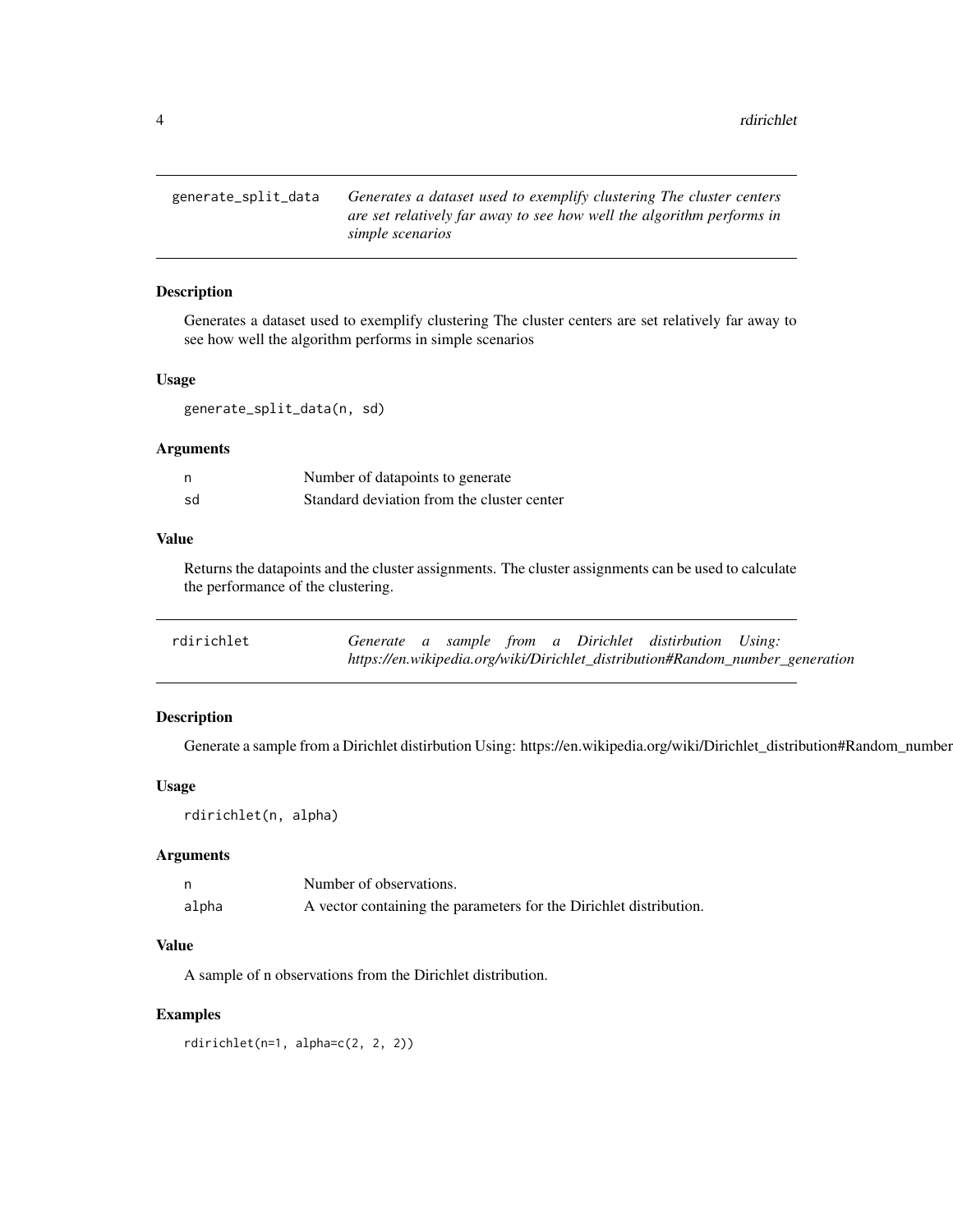<span id="page-4-0"></span>rDPM *Sequentially generate draws from a Dirichlet process mixture model, by showing step by step the iterations taken. The plot is centered at 0, with x and y from -5 to 5. The mixture draws the centres for clusters from a Normal distribution with mean mu and standard deviation sigma\_0 Additional to plotting the points, it also returns the points sampled.*

#### Description

Hit enter to keep drawing until max n or type "x" to exit.

#### Usage

rDPM(n, alpha, mu, sigma\_0, sigma)

#### Arguments

| n       | Number of observations.                                                                             |
|---------|-----------------------------------------------------------------------------------------------------|
| alpha   | Alpha corresponding to GEM(alpha) used to draw the rho vector.                                      |
| mu      | Mean of the Normal distribution used to draw the clusters.                                          |
| sigma_0 | Standard deviation of the Normal distribution used to draw the points around the<br>cluster centre. |
| sigma   | Standard deviation for cluster centers                                                              |

#### Value

Returns the n observations sampled from the DPMM distribution.

#### Examples

rDPM(n=30, alpha=3, mu=0, sigma\_0=1.5, sigma=0.7)

| rDPM_visual | Sequentially generate draws from a Dirichlet process mixture model,<br>by showing step by step the iterations taken. The plot is centered at<br>0, with x and y from -5 to 5. The mixture draws the centres for clus-<br>ters from a Normal distribution with mean mu and standard deviation<br>sigma 0 |
|-------------|---------------------------------------------------------------------------------------------------------------------------------------------------------------------------------------------------------------------------------------------------------------------------------------------------------|
|             |                                                                                                                                                                                                                                                                                                         |

#### Description

Hit enter to keep drawing until max n, type x to exit.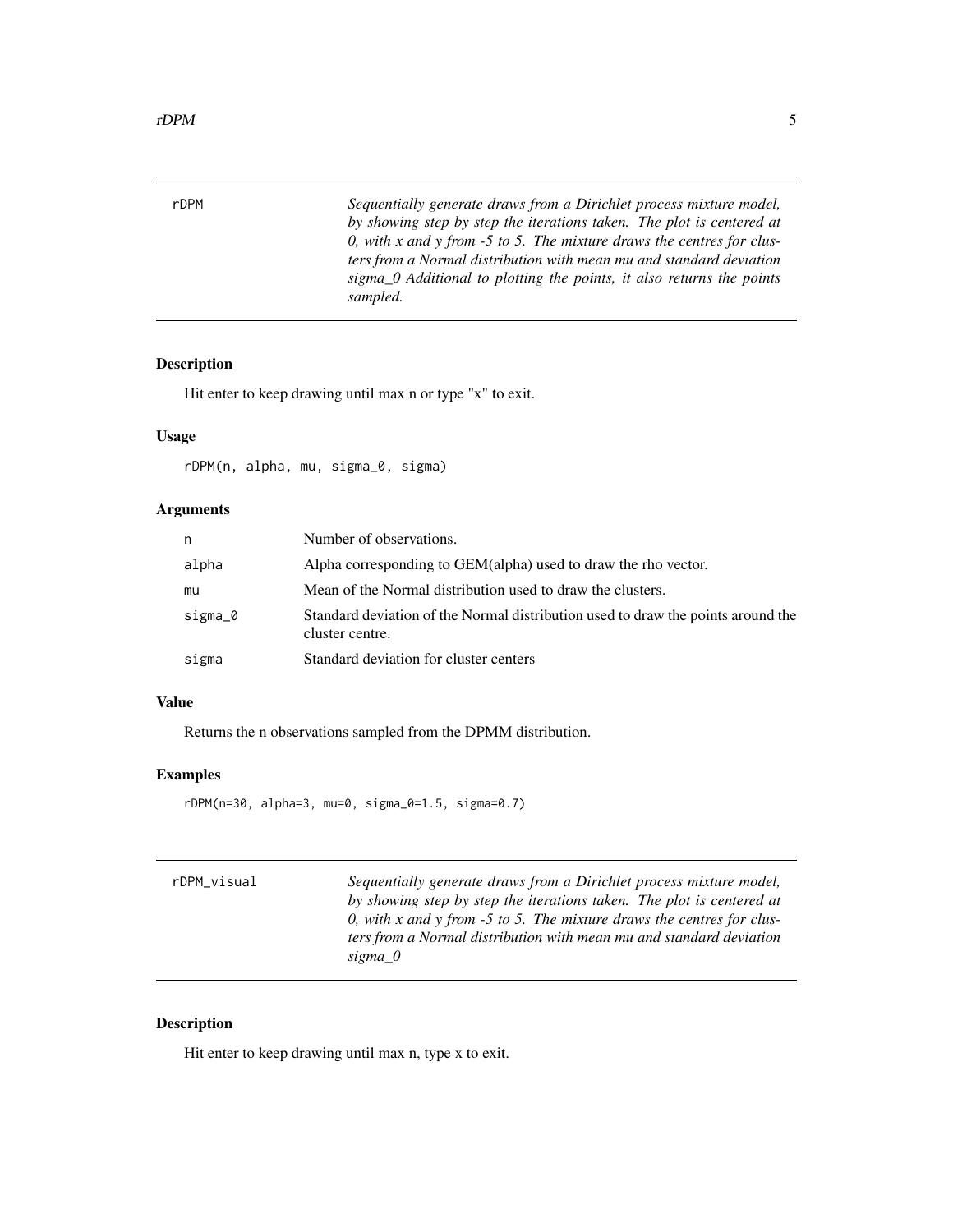#### Usage

rDPM\_visual(n, alpha, mu, sigma\_0, sigma)

#### Arguments

| n       | Number of observations.                                                                             |
|---------|-----------------------------------------------------------------------------------------------------|
| alpha   | Alpha corresponding to GEM(alpha) used to draw the rho vector.                                      |
| mu      | Mean of the Normal distribution used to draw the clusters.                                          |
| sigma_0 | Standard deviation of the Normal distribution used to draw the points around the<br>cluster centre. |
| sigma   | Standard deviation for the cluster centre.                                                          |

#### Value

Returns the n observations sampled from the DPMM distribution.

### Examples

rDPM\_visual(n=30, alpha=3, mu=0, sigma\_0=1.5, sigma=0.7)